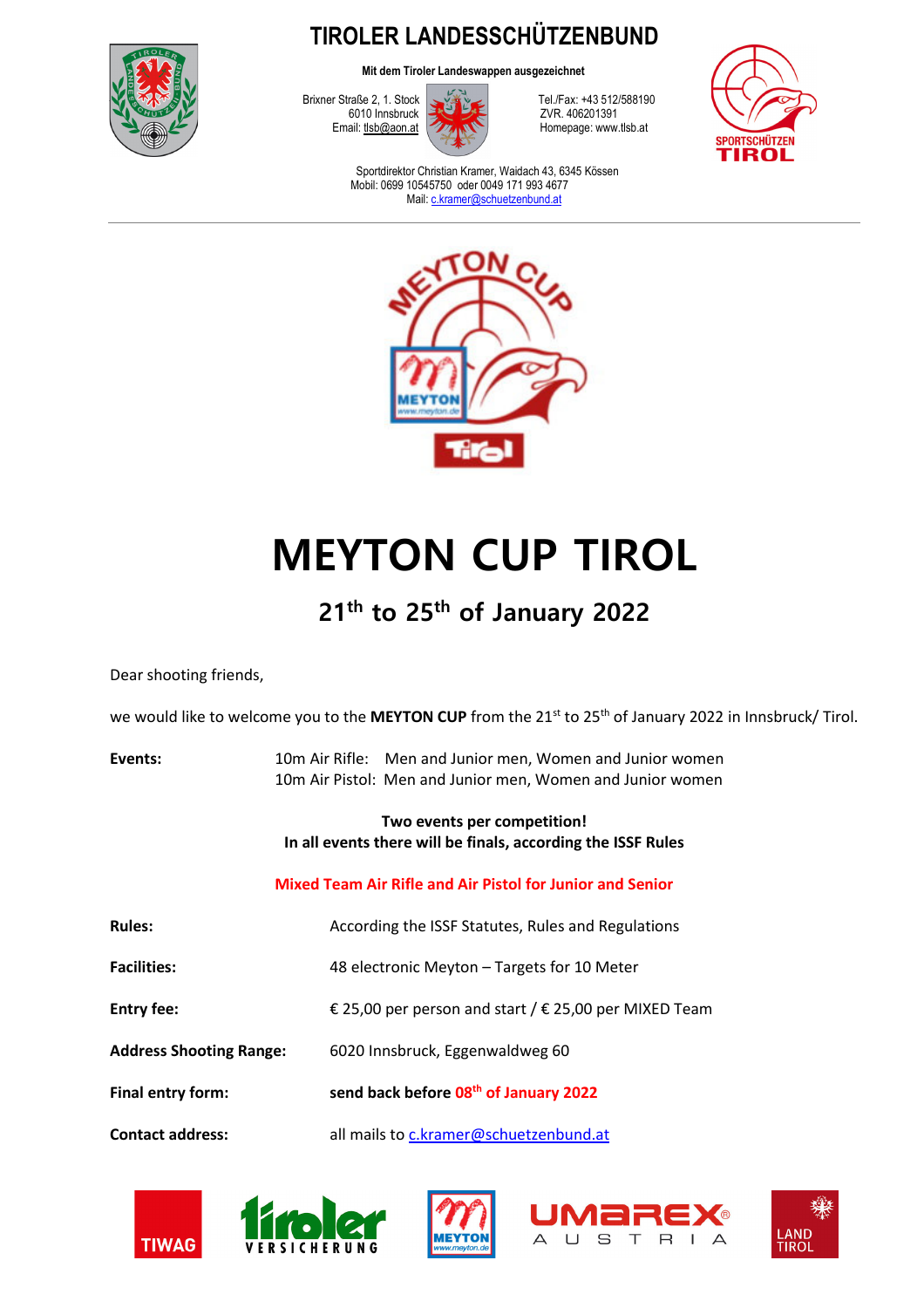## **TIROLER LANDESSCHÜTZENBUND**



**Mit dem Tiroler Landeswappen ausgezeichnet**



Brixner Straße 2, 1. Stock Tel./Fax: +43 512/588190 Homepage: www.tlsb.at



Sportdirektor Christian Kramer, Waidach 43, 6345 Kössen Mobil: 0699 10545750 oder 0049 171 993 4677 Mail: c.kramer@schuetzenbund.at

### **Preliminary program:**

| 21.01.2022 | $16:10 - 16:20/$<br>$17:55 - 18:05/$<br>19:55<br>20:00                       | $09:00 - 15:00$<br>15:00<br>$16:20 - 17:25$<br>$18:05 - 19:10$                                               | Arrival and free training<br><b>Technical meeting</b><br>Qualification Junior MIXED Team AR<br>Qualification Junior MIXED Team AR and AP<br>Junior Mixed Final - Preparation and sighting time<br>Final Junior MIXED AR and AP                                                                                                                       |
|------------|------------------------------------------------------------------------------|--------------------------------------------------------------------------------------------------------------|------------------------------------------------------------------------------------------------------------------------------------------------------------------------------------------------------------------------------------------------------------------------------------------------------------------------------------------------------|
| 22.01.2022 | $08:30 - 08:45/$<br>$10:25 - 10:40/$<br>12:20 - 12:35/                       | $08:45 - 10:00$<br>$10:40 - 11:55$<br>$12:35 - 13:50$<br>14:10<br>14:40<br>15:20<br>15:50                    | Relay 1 - AR junior women, AP junior women<br>Relay 2 - AR junior women, AP junior men<br>Relay 3 - AR junior men, AP junior men<br>Reporting AR junior women und AP junior women<br>Final AR junior women und AP junior women<br>Reporting AR junior men und AP junior men<br>Final AR junior men und AP junior men                                 |
| 23.01.2022 | $08:30 - 08:45/$<br>$10:25 - 10:40/$<br>$12:20 - 12:35/$                     | $08:45 - 10:00$<br>$10:40 - 11:55$<br>$12:35 - 13:50$<br>14:10<br>14:40<br>15:20<br>15:50<br>$17:15 - 20:00$ | Relay 1 - AR junior women and AR junior men<br>Relay 2 - AR junior women and AP junior men<br>Relay 3 - AP junior men und AP junior women<br>Reporting Final AR junior men and AR junior women<br>Final AR junior men and AR junior women<br>Reporting AP junior men and AP junior women<br>Final AP Junior men and AP Junior women<br>Free training |
| 24.01.2022 | $08:30 - 08:45/$<br>$10:25 - 10:40/$<br>$12:20 - 12:35/$<br>$17:10 - 17:20/$ | $08:45 - 10:00$<br>$10:40 - 11:55$<br>$12:35 - 13:50$<br>14:10<br>14:40<br>15:20<br>15:50<br>$17:20 - 18:25$ | Relay 1 - AP men and AP women<br>Relay 2 - AR men and AP men<br>Relay 3 - AR men and AR women<br>Reporting AP women and AP men<br>Final AP women and AP men<br>Reporting AR women and AR men<br>Final AR women and AR men<br>Qualification MIXED Team AP and AR                                                                                      |
|            | $18:55 - 19:05/$<br>20:55<br>21:00                                           | $19:05 - 20:10$                                                                                              | <b>Qualification MIXED Team AR</b><br>Mixed Final - Preparation and sighting<br>Final MIXED air rifle an air pistol                                                                                                                                                                                                                                  |